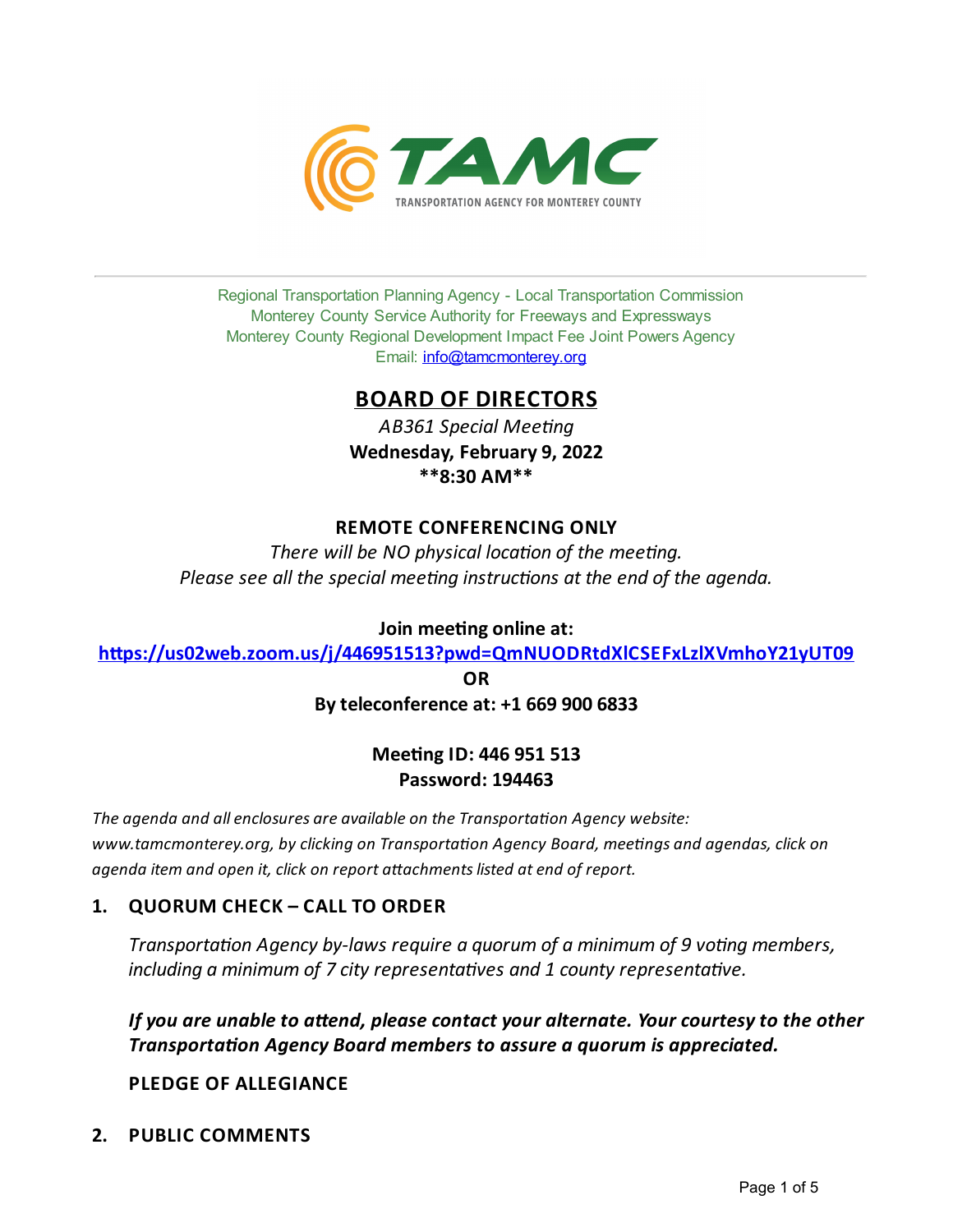Any member of the public mayaddress the Board on any item not on the agenda but within the jurisdiction of the Board. Under this item, each member of the public is allowed three minutes to address concerns. Comments in items on this agenda may be given when that agenda item is discussed. Persons who wish to address the Board for public comment or on an item on the agenda are encouraged to submit comments in writing to Maria at maria@tamcmonterey.org by 5:00 pm the Monday before the meeting, and such comments will be distributed to the Board before the meeting.

**3. CONSIDER** finding, pursuant to AB 361, that the COVID-19 pandemic state of emergency declared by Governor Newsom is still in effect; the TAMC Board of Directors has reconsidered the circumstances of the state of emergency; and, the state of emergency continues to directly impact the ability of the members to meet in person.

**- Hansen**

*It is recommended that the TAMC Board of Directors find, pursuant to AB 361, that the COVID-19 pandemic state ofemergency declared by Governor Newsom is sll in effect; the TAMC Board of Directors has reconsidered the circumstances of the state ofemergency; and, thestate ofemergencyconnues to directlyimpact the ability of the members to meet in person.*

**4. ADJOURN**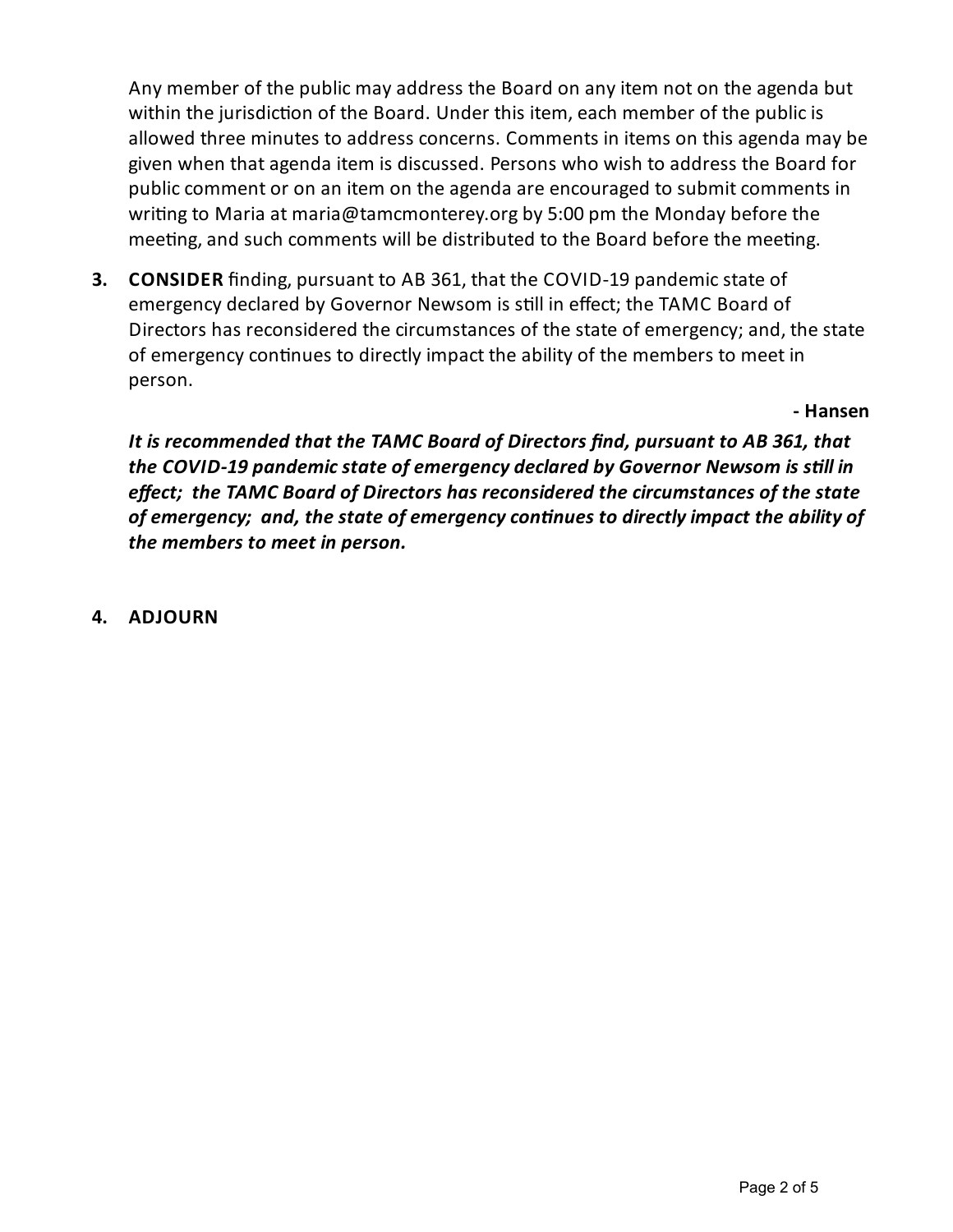**BEGINNING OF CONSENT AGENDA:** Approve the staff recommendations for items listed below by majority vote with one motion. Any member may pull an item off the Consent Agenda to be moved to the end of the **CONSENT AGENDA** for discussion and action.

# **END OF CONSENT AGENDA**

## **ANNOUNCEMENTS**

Next Transportation Agency for Monterey County meeting will be on Wednesday, February 23, 2022 **9:00 A.M.**

Important Meeting Information

Remote Meetings: On March 12, 2020, Governor Newsom issued Executive Order N-25-20, which enhanced State and Local Governments ability to respond to COVID-19 Pandemic based on Guidance for Gatherings issued by the California Department of Public Health. The Executive Order specifically allowed local legislative bodies to hold meetings via teleconference and to make meetings accessible electronically, in order to protect public health. That order expired on September 30, 2021. Governor Newsom has now signed AB 361, and the TAMC Board of Directors approved a resolution to enact AB 361 on September 22, 2021. This legislation permits teleconferencing for Brown Act meetings during a state of emergency. Thus, TAMC meetings will convene remotely, until further notice. For remote meetings, the public is strongly encouraged to use the Zoom app for best reception. Prior to the meeting, participants should download the Zoom app at: https://zoom.us/download. A link to simplified instruction for the use of the Zoom app is: https://blog.zoom.us/wordpress/2018/07/03/video-communications-best-practice-guide/.

Remote Meeting Public Comment: Due to current circumstances, there may be limited opportunity to provide verbal comments during remote meetings. Persons who wish to address the Committee for public comment or on an item on the agenda are encouraged to submit comments in writing to [maria@tamcmonterey.org](mailto:maria@tamcmonterey.org) by 5:00pm the Monday before the meeting. Such comments will be distributed to the Committee before the meeting. Members of the public participating by Zoom are instructed to be on mute during the proceedings and to speak only when public comment is allowed, after requesting and receiving recognition from the Chair.

Agenda Packet and Documents: Any person who has a question concerning an item on this agenda may call or email the Agency office to make inquiry concerning the nature of the item described on the agenda. Complete agenda packets are on display online at the Transportation Agency for Monterey County website. Documents relating to an item on the open session that are distributed to the Committee less than 72 hours prior to the meeting shall be available for public review at the Agency website. Agency contact information is as follows: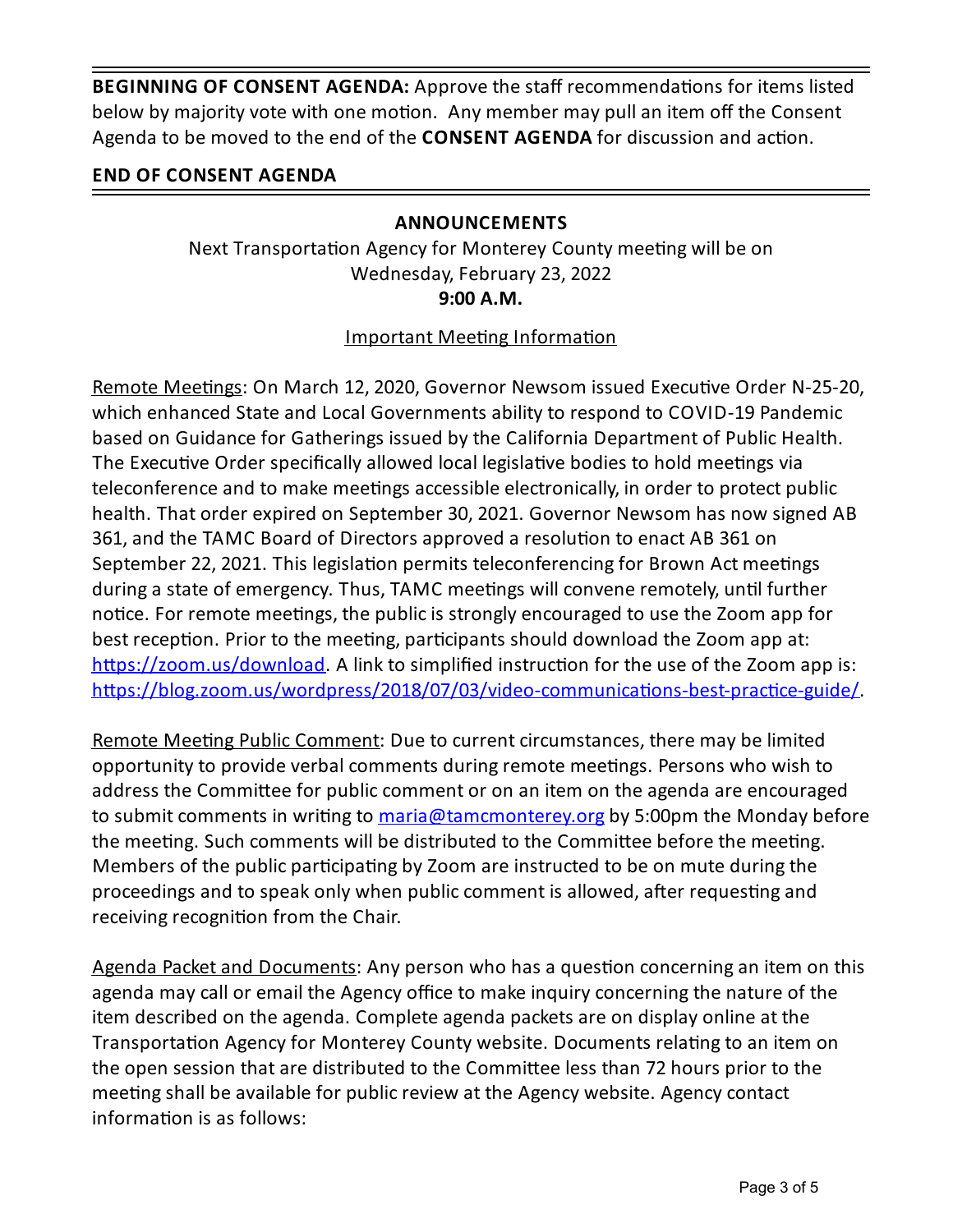# Transportation Agency for Monterey County www.tamcmonterey.org Office is closed an all employees are working remotely until further notice TEL: 831-775-0903 EMAIL: info@tamcmonterey.org

Agenda Items: The agenda will be prepared by Agency staff and will close at noon nine (9) working days before the regular meeting. Any member of the Board may request in writing an item to appear on the agenda. The request shall be made by the agenda deadline and any supporting papers must be furnished by that time or be readily available.

Alternative Agenda Format and Auxiliary Aids: If requested, the agenda shall be made available in appropriate alternative formats to persons with a disability, as required by Section 202 of the Americans with Disabilities Act of 1990 (42 USC Sec. 12132), and the federal rules and regulations adopted in implementation thereof. Individuals requesting a disability-related modification or accommodation, including auxiliary aids or services, may contact Transportation Agency staff at 831-775-0903. Auxiliary aids or services include wheelchair accessible facilities, sign language interpreters, Spanish language interpreters, and printed materials in large print, Braille or on disk. These requests may be made by a person with a disability who requires a modification or accommodation in order to participate in the public meeting and should be made at least 72 hours before the meeting. All reasonable efforts will be made to accommodate the request.